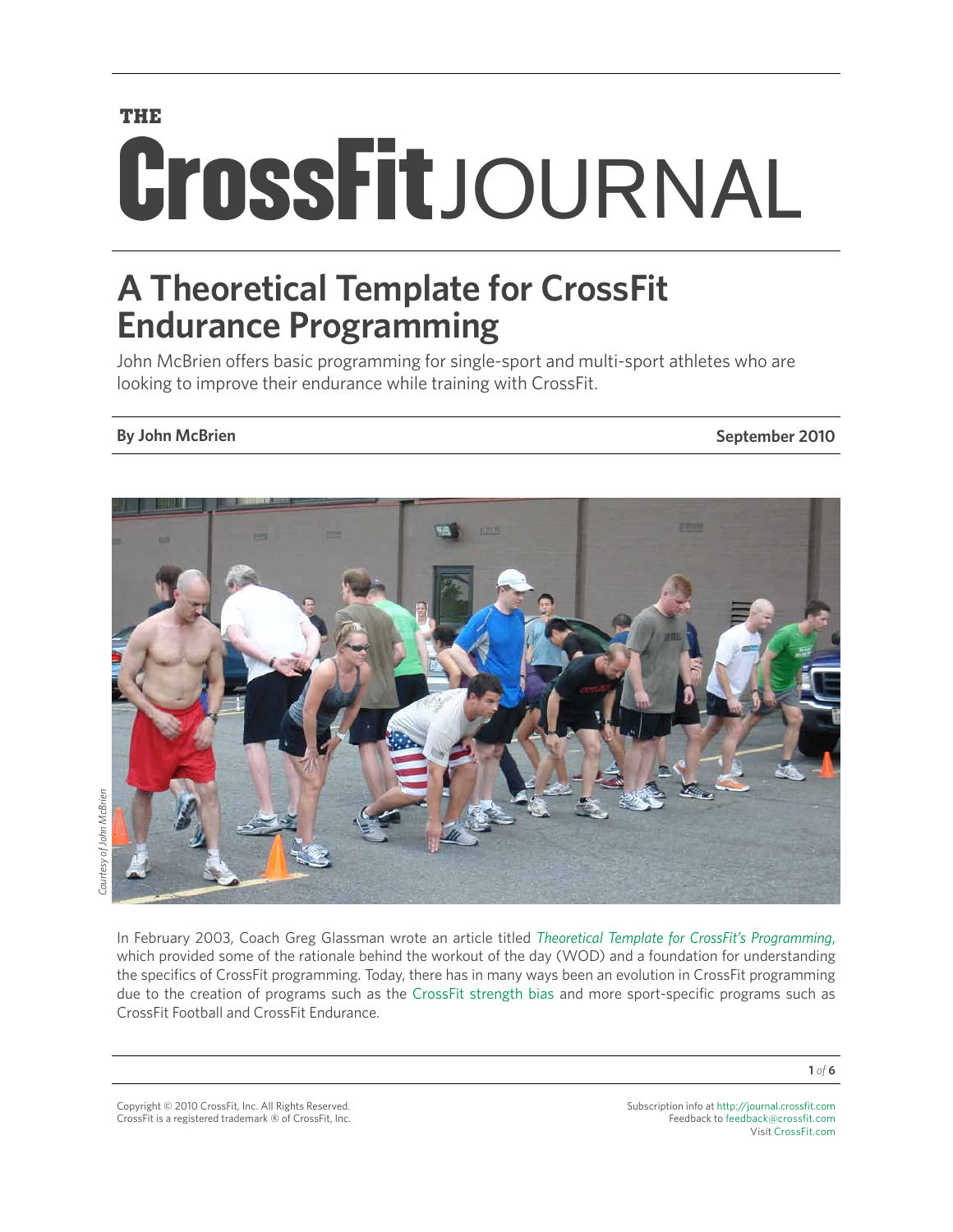Using Coach Glassman's 2003 article as an example, our goal is to provide a theoretical template or model for CrossFit Endurance programming as a means for improving not only the sport-specific capacity of an endurance athlete, but also the broad work capacity of the CrossFit athlete.

#### **Constant Variation**

Before delving into the programming specifics of CrossFit Endurance, it is important to revisit one of the major principles of CrossFit: constant variance. In any thoughtful programming, variance should always be present through the utilization of different energy pathways, time domains, loads, rep schemes, exercises, couplets, triplets, etc. After all, a constantly varied program is fundamental to increasing work capacity across broad time and modal domains.

> This principle of variance carries over into CrossFit Endurance programming as well and is just as important for the endurance athlete.

This principle of variance carries over into CrossFit Endurance programming as well and is just as important for the endurance athlete. However, the typical endurance athlete is not familiar with variance and spends the majority of time "going long" through training the oxidative pathway. At the same time, the typical CrossFit athlete, while likely more balanced, tends to favor shorter time domains and is predominately training the phosphagen and glycolytic pathways. For a real-world example, one need only casually observe the comments, and subsequent substitutions, on the CrossFit main site after a 5K or 10K is posted.



*James Hobart showing off his Pose at the CrossFit Endurance Cert at CrossFit Milford.*

CrossFit Endurance programming addresses the weaknesses of both groups. Our programming provides the endurance athlete with a progression of technique, intensity and *then* volume. It is our goal to reduce an endurance athlete's dependence on only oxidative training by increasing broad work capacity and enhancing all 10 general physical skills through constantly varied CrossFit programming. After a foundation of CrossFit has been established, we proceed to supplement the endurance athlete's CrossFit programming with sportspecific endurance workouts.

The same is true of the CrossFit athlete. An excellent example can be found in analyzing Rob Orlando's improvements in work capacity with specific regards to running. Utilizing CrossFit Endurance programming provided by CrossFit Endurance head coaches Jason Leydon and Brian MacKenzie, Orlando has seen his mile time drop from over 7:00 to 5:59 in his training leading up to the 2010 CrossFit Games. John Steger, a 2010 CrossFit Central East Regional competitor, has seen broad increases in his overall work capacity as well and utilized CrossFit and CrossFit Endurance to run the 2009 Marine Corps Marathon in 2 hours 59 minutes.

Copyright © 2010 CrossFit, Inc. All Rights Reserved. CrossFit is a registered trademark ‰ of CrossFit, Inc. Subscription info at <http://journal.crossfit.com> Feedback to [feedback@crossfit.com](mailto:feedback@crossfit.com) Visit [CrossFit.com](http://www.westside-barbell.com/)

**2** *of* **6**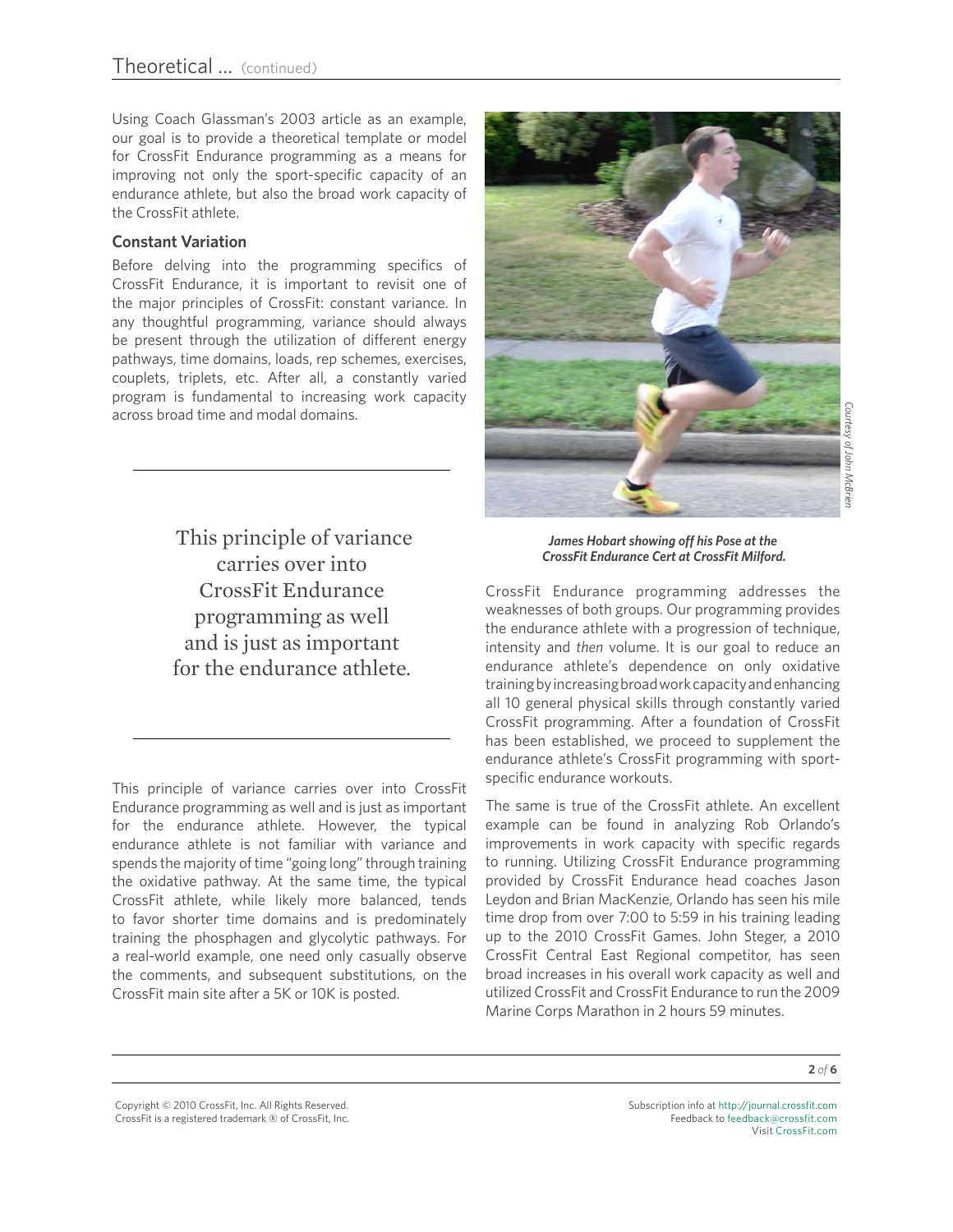#### **Programming for the Single-Sport Athlete**

Now that we have established a basic foundation for training both the CrossFit athlete and endurance athlete, let us delve into the first template or model: programming for the single-sport athlete. When programming for a single-sport athlete, we are typically referring to someone looking to improve his or her running. For this particular template, we will utilize this general trend in the example outlined in Table 1.

The general prescription for  $_{\text{goals}}$ . the single-sport athlete with an emphasis on running is four to six CrossFit workouts per week, supplemented with two to three sport-specific endurance workouts per week.

The general prescription for the single-sport athlete with an emphasis on running is four to six CrossFit workouts per week, supplemented with two to three sport-specific endurance workouts per week. These endurance workouts are interval-based and stamina-based. In the example above, the athlete is supplementing five CrossFit workouts with two CrossFit Endurance workouts: one interval-based and one stamina-based. The interval-based workout may be something as simple as performing 8 reps of 200-meter sprints, holding each effort within 2-3 seconds and resting 2 minutes between efforts.

The stamina-based workout will be either a time trial or tempo workout and is performed on a CrossFit rest day. With a time trial, the goal is maximal effort for a given distance or time. For a tempo, the athlete is required to work anywhere from 85-95 percent of a best time or effort level for a given distance or time. In the template above, Week 1 may consist of a stamina workout in the form of a 5K time trial as a benchmark measurement. Week 2 may be a tempo at 95 percent of an athlete's best 1-mile pace. Knowledge and an understanding of the athlete's capacities, limitations and goals should drive the template's programming, not the other way around. Distances for the stamina-based workouts will range from 5K to 13.1 miles, depending on the athlete's



*Simple aerobic conditioning is being replaced by interval- and stamina-based workouts designed to increase work capacity.*

| Table 1: Single-Sport Athlete (Running) |            |    |                            |            |           |           |           |  |  |  |  |
|-----------------------------------------|------------|----|----------------------------|------------|-----------|-----------|-----------|--|--|--|--|
| Day                                     | M          | TU | <b>WE</b>                  | ΤН         | <b>FR</b> | <b>SA</b> | <b>SU</b> |  |  |  |  |
|                                         | CF         | CF | C.F                        | OFF        | СF        |           | OFF       |  |  |  |  |
|                                         | <b>INT</b> |    |                            | <b>STA</b> |           |           |           |  |  |  |  |
| INT: Interval-based workout             |            |    | STA: Stamina-based workout |            |           |           |           |  |  |  |  |

Copyright © 2010 CrossFit, Inc. All Rights Reserved. CrossFit is a registered trademark ‰ of CrossFit, Inc. Subscription info at <http://journal.crossfit.com> Feedback to [feedback@crossfit.com](mailto:feedback@crossfit.com) Visit [CrossFit.com](http://www.westside-barbell.com/)

**3** *of* **6**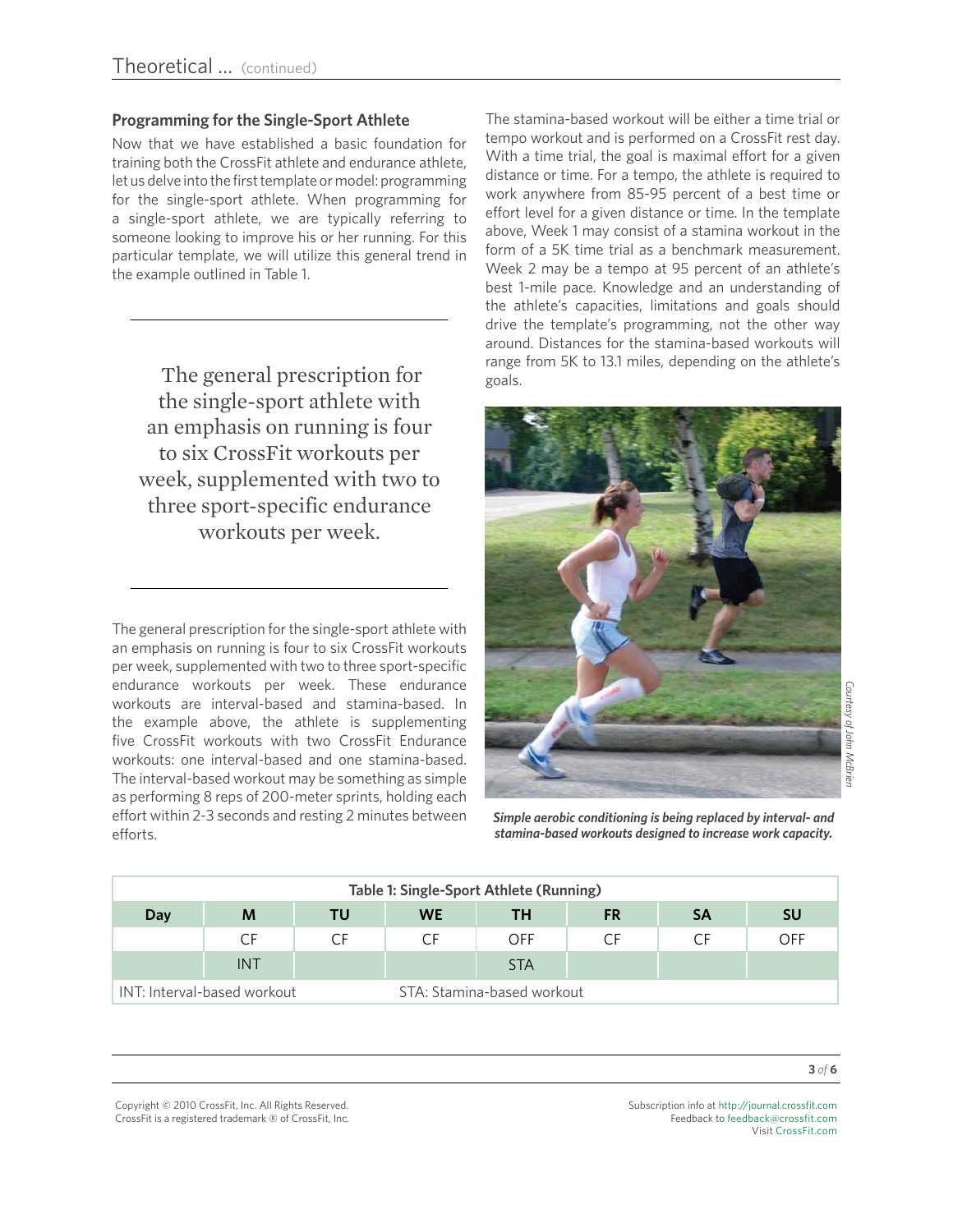Notice plenty of flexibility is built into Table 1 to ensure the athlete is getting ample recovery. As a fundamental rule, always remember that recovery is why an athlete improves, not more training. With that said, room exists in the above template for the addition of a second interval-based endurance workout. This second interval workout may be performed, for example, on Saturday afternoon following a morning CrossFit workout. Again, as a general rule of thumb, attempt to ensure that CrossFit and CrossFit Endurance workouts are performed at least three hours apart to ensure proper recovery. For example, very few athletes will have the capacity to perform Fran with maximal effort followed immediately by intervals; progression is key.

As seen above, programming for the single-sport athlete is not unlike biasing CrossFit programming toward an athlete's weaknesses through supplemental work. As a result, programming for a single-sport athlete is relatively easy provided the principles of recovery and progression are respected. The template outlined in Table 1 is also not limited simply to an athlete focusing on running but can be utilized as a means for improving metabolic conditioning in general and for other singlesport athletes as well.

#### **Programming for the Multi-Sport Athlete**

In comparison to the template for a single-sport athlete, programming for the multi-sport athlete is far more complex and requires a greater understanding of an

 The general prescription for the multi-sport athlete is to again perform four to six CrossFit workouts per week. In this case, however, supplementation will include two workouts per sport per week maximum.

athlete's ability to perform on a daily basis. Again, for the purposes of this article we will use a general trend for outlining our multi-sport template. In this case, the multi-sport athlete is a triathlete. It is important to note



*With careful programming, single- and multi-sport athletes, as well as CrossFitters, can see impressive gains in endurance and stamina through relatively brief workouts.* 

**4** *of* **6**

Copyright © 2010 CrossFit, Inc. All Rights Reserved. CrossFit is a registered trademark ‰ of CrossFit, Inc. Subscription info at <http://journal.crossfit.com> Feedback to [feedback@crossfit.com](mailto:feedback@crossfit.com) Visit [CrossFit.com](http://www.westside-barbell.com/)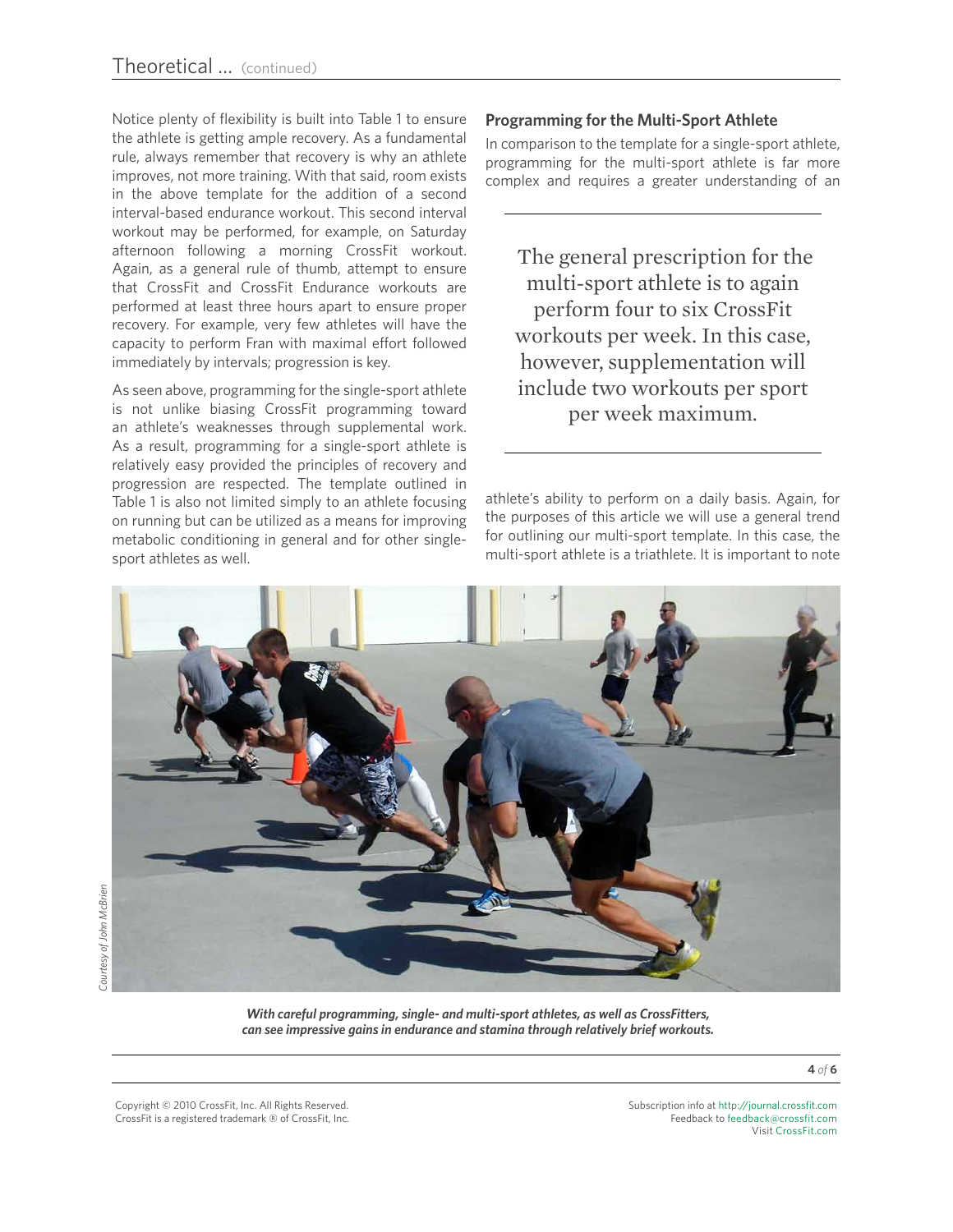that when programming for a triathlete, the athlete is essentially competing in four sports: CrossFit, running, biking and swimming.

The general prescription for the multi-sport athlete is to again perform four to six CrossFit workouts per week. In this case, however, supplementation will include two workouts per sport per week maximum. Furthermore, due to the number of sports that are being trained simultaneously, we prescribe performing no more than one to two stamina-based workouts per week—maximum—as well. Table 2 outlines the template for the multi-sport athlete.

Similar to the single-sport template, the multi-sport template places a week's stamina-based workout on a CrossFit rest day. This is useful not only as a means for ensuring adequate recovery, but also for mirroring an athlete's race schedule given that most races are usually held on Saturday or Sunday. It is unlikely an athlete will be capable of handling two stamina-based workouts per week, and certainly no more than one staminabased workout for a particular sport, unless the number or total volume of CrossFit workouts is reduced. As a general guideline, distances for swimming- and bikingbased stamina workouts will range from 500 meters to 1,500 meters and 10 miles to 30 miles, respectively. The athlete's goals and/or race distance(s) should drive the length of stamina-based programming.

We can readily see that programming for multi-sport athletes demands a greater understanding of an athlete's recovery abilities and, in addition, an athlete's strengths or weaknesses in particular sports. For example, an athlete with a strong background in swimming may not require two swimming workouts per week. This keen understanding of an athlete's abilities is required to ensure that the athlete can satisfactorily perform at the requisite intensity during both CrossFit workouts and sport-specific CrossFit Endurance workouts.



*Hobart, center, is now a lifter and a runner.*



*A wide variety of CrossFitters are finding CrossFit Endurance workouts are a great supplement to their base CrossFit regimen.*

| Table 2: Multi-sport Athlete (Triathlete) |                             |             |                            |            |             |            |           |  |  |  |  |
|-------------------------------------------|-----------------------------|-------------|----------------------------|------------|-------------|------------|-----------|--|--|--|--|
| Day                                       | M                           | TU          | <b>WE</b>                  | TH         | <b>FR</b>   | <b>SA</b>  | <b>SU</b> |  |  |  |  |
|                                           | CF                          | CF          | CF                         | OFF        | CF          | OFF        | OFF       |  |  |  |  |
|                                           | Swim                        | <b>Bike</b> | Run                        | Swim       | <b>Bike</b> | Run        |           |  |  |  |  |
|                                           | <b>INT</b>                  | <b>INT</b>  | <b>INT</b>                 | <b>INT</b> | <b>INT</b>  | <b>STA</b> |           |  |  |  |  |
|                                           | INT: Interval-based workout |             | STA: Stamina-based workout |            |             |            |           |  |  |  |  |

Subscription info at <http://journal.crossfit.com> Feedback to [feedback@crossfit.com](mailto:feedback@crossfit.com) Visit [CrossFit.com](http://www.westside-barbell.com/)